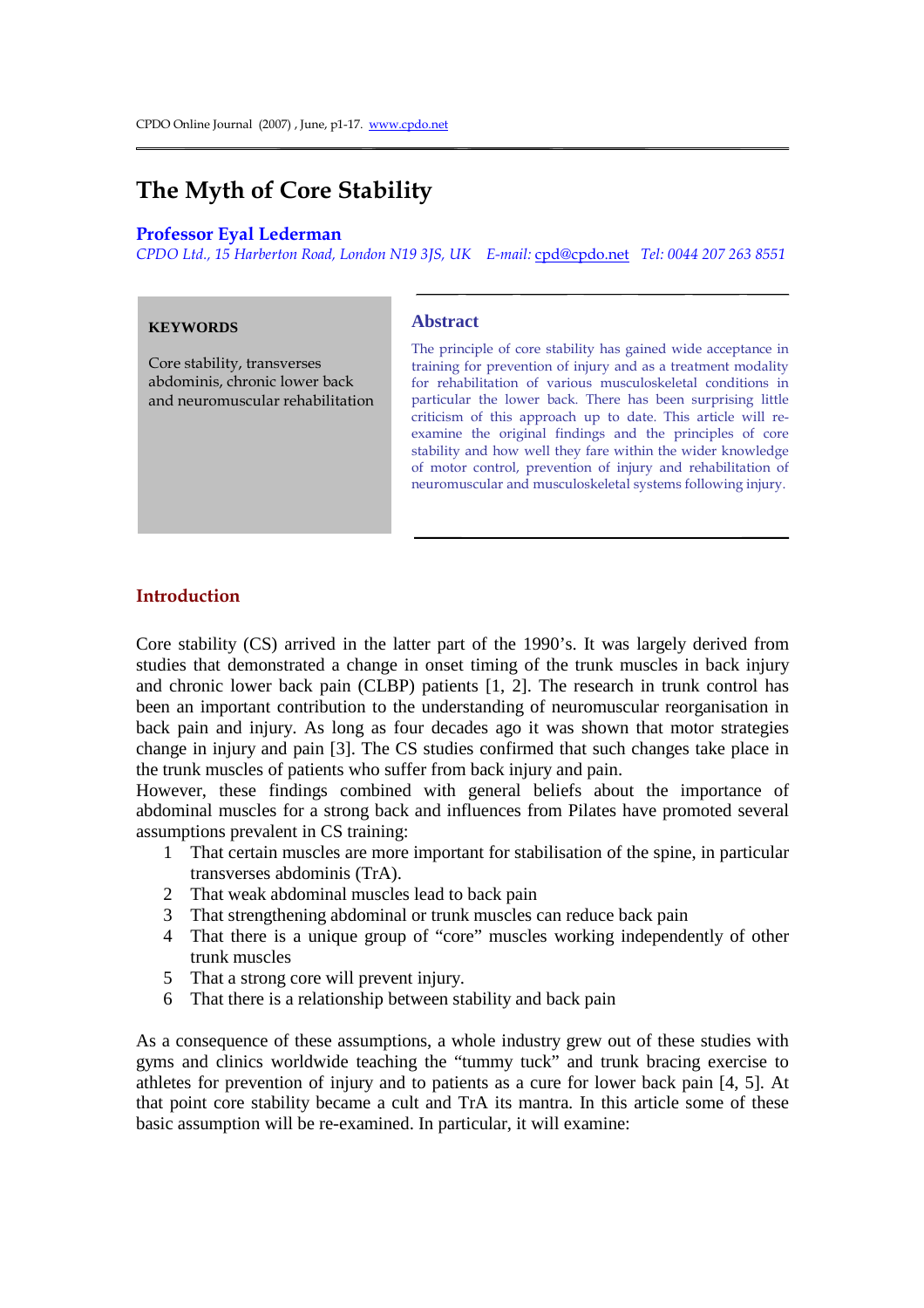- 1 The role of TrA as a stabiliser and relation to back pain: is TrA that important for stabilisation?
- 2 The TrA timing issue: what are the timing differences between asymptomatic individuals and patients with LBP? Can timing change by CS exercise?
- 3 Abdominal muscle strength: what is the normal strength needed for daily activity? Can CS exercise affect strength?
- 4 Single muscle activation: can single muscle be selected? Does it have any functional meaning during movement?

#### **Assumptions about stability and the role of TrA muscle**

In essence the passive human spine is an unstable structure and therefore further stabilisation is provided by co-contraction of trunk muscles. Erroneously, these muscles are often referred to in CS approach as the "core" muscles, assuming that there is a distinct group, with an anatomical and functional characteristics specifically designed to provide for the stability. One of the muscles in this group to have received much focus is TrA. It is widely believed that this muscle is the main anterior component of trunk stabilisation. It is now accepted that many different muscles of the trunk contribute to stability and that their stabilasing action may change according to varying tasks (see further discussion below).

The TrA has several functions in the upright posture. Indeed stability, but this function is in synergy with every other muscle that makes up the abdominals wall and beyond [6-8]. It acts in controlling pressure in the abdominal cavity for vocalization, respiration, defecation, vomiting etc. [9]. TrA forms the posterior wall inguinal canal and where its valve-like function prevents the viscera from popping out through the canal [10].

How essential is TrA for spinal stabilisation? One way to asses this is to look at situations where the muscle is damaged or put under abnormal mechanical stress. Would this predispose the individual to lower back pain?

According to Gray's Anatomy  $(36<sup>th</sup>$  edition 1980, page 555) TrA is absent or fused to the internal oblique muscle as a normal variation in some individuals. It would be interesting to see how these individuals stabilise their trunk and whether they suffer more back pain.

Pregnancy is another state that raises some important questions about the role of TrA or any abdominal muscle in spinal stabilisation. During pregnancy the abdominal wall muscles undergo dramatic elongation, associated with force losses and inability to stabilise the pelvis against resistance [11, 12]. Indeed, in a study of pregnant women (n=318) they were shown to have lost the ability to perform sit-ups due to this extensive elongation and subsequent force losses [12]. Whereas all non-pregnant women could perform a sit-up, 16.6% of pregnant women could not perform a single sit-up. However, there was no correlation between the sit-up performance and backache, i.e. *the strength of abdominal muscle was not related to backache*. Despite this, CS exercises are often prescribed as a method for retraining the abdominal muscles and ultimately as a treatment for LBP during pregnancy. There is little evidence that localized musculoskeletal mechanical issues, including spinal stability play a role in the development of LBP during pregnancy. Often sited predisposing factors are, for example, body mass index, a history of hypermobility and amenorrhea [13], low socioeconomic class, existence of previous LBP [14], posterior/fundal location of the placenta and a significant correlation between fetal weight and LBP with pain radiation [14]. It is surprising that such dramatic postural, mechanical and functional changes to the trunk and lumbar spine seem to have an insignificant role in the development of back pain during pregnancy.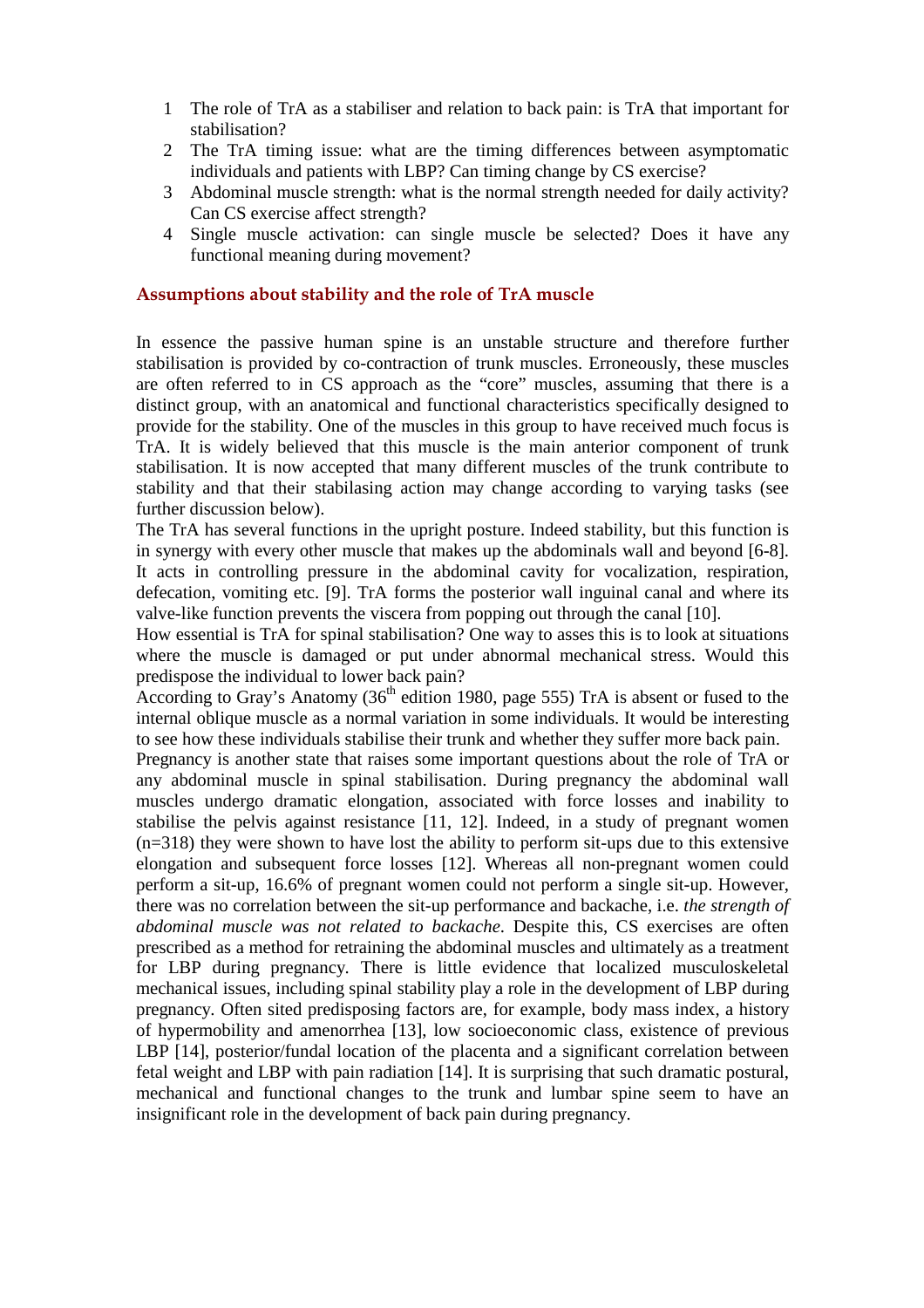Another interesting period for us concerning stabilisation is immediately after delivery. Postpartum, it would take the abdominal muscle about 4-6 weeks to reverse the length changes and undergo re-shortening. Rectus abdominus takes about 4 weeks postpartum to re-shorten, and it takes about 8 weeks for pelvic stability to normalize [11]. It would be expected that during this period there would be minimal spinal support / stabilisation from the slack abdominal muscles and their fascia. Would this increase the likelihood for back pain?

In a recent study, the effects of a cognitive-behavioural approach were compared with standard physiotherapy on pelvic and lower back pain immediately after delivery [15]. An interesting aspect of this research was that out 869 pregnant women who were recruited for the study, 635 were excluded because of their spontaneous unaided recovery within a week of delivery. This would have been during a period, well before the abdominal muscles had time to return to their pre-pregnancy length, strength or control [11]. Yet, this was a period when back pain was dramatically reduced. How can it be that back and pelvic pain is improving during a period of profound abdominal muscle inefficiency? Why does the spine not collapse? Has the relationship between abdominal muscles and spinal stability been over-emphasised?

Another potential source of information on the relationship between altered abdominal muscle function and back pain is the literature on obesity. One would expect, as in pregnancy, the distention of the abdomen to disrupt the normal mechanics and control of the trunk muscle, including TrA. According to CS model this should result in an increased incidence of back pain among this group. Yet, epidemiological studies demonstrate weight gains and obesity are only weakly associated with lower back pain [16]. According to the CS model we should be seeing an epidemic of back pain in overweight individuals.

Another area that can shed light on control of stability and abdominal muscles is the study of abdominal muscles that have been damaged by surgery. Would such damage affect spinal stability or contribute to back pain? In breast reconstruction after mastectomy, one side of the rectus abdominis is used for reconstruction of the breast. Consequently, the patient is left with only one sided rectus abdominis and weakness of abdominal muscles. Such alteration in trunk biomechanics would also be expected to result in profound motor control changes. Despite all these changes there seems to be no relationship to back pain or impairment to the patient's functional / movement activities, measured up to several years after the operation [17, 18].

One area for further study would be that of subjects who have had inguinal hernia repair. In this operation the TrA is known to be affected by the surgical procedure [19, 20]. Up to date there is no known epidemiological study linking such surgery and back pain (perhaps because it doesn't exist?).

We can conclude from the above that healthy abdominal musculature can demonstrate dramatic physiological changes, such as during pregnancy, post-partum and obesity, with no detriment to spinal health. Similarly, damage to abdominal musculature does not seem to impair normal movement or contribute to LBP.

# **The timing issue**

In one of the early studies it was demonstrated that during rapid arm / leg movement, the TrA in CLBP patients had delayed onset timing when compared with asymptomatic subjects [1, 2]. It was consequently assumed that the TrA, by means of its connection to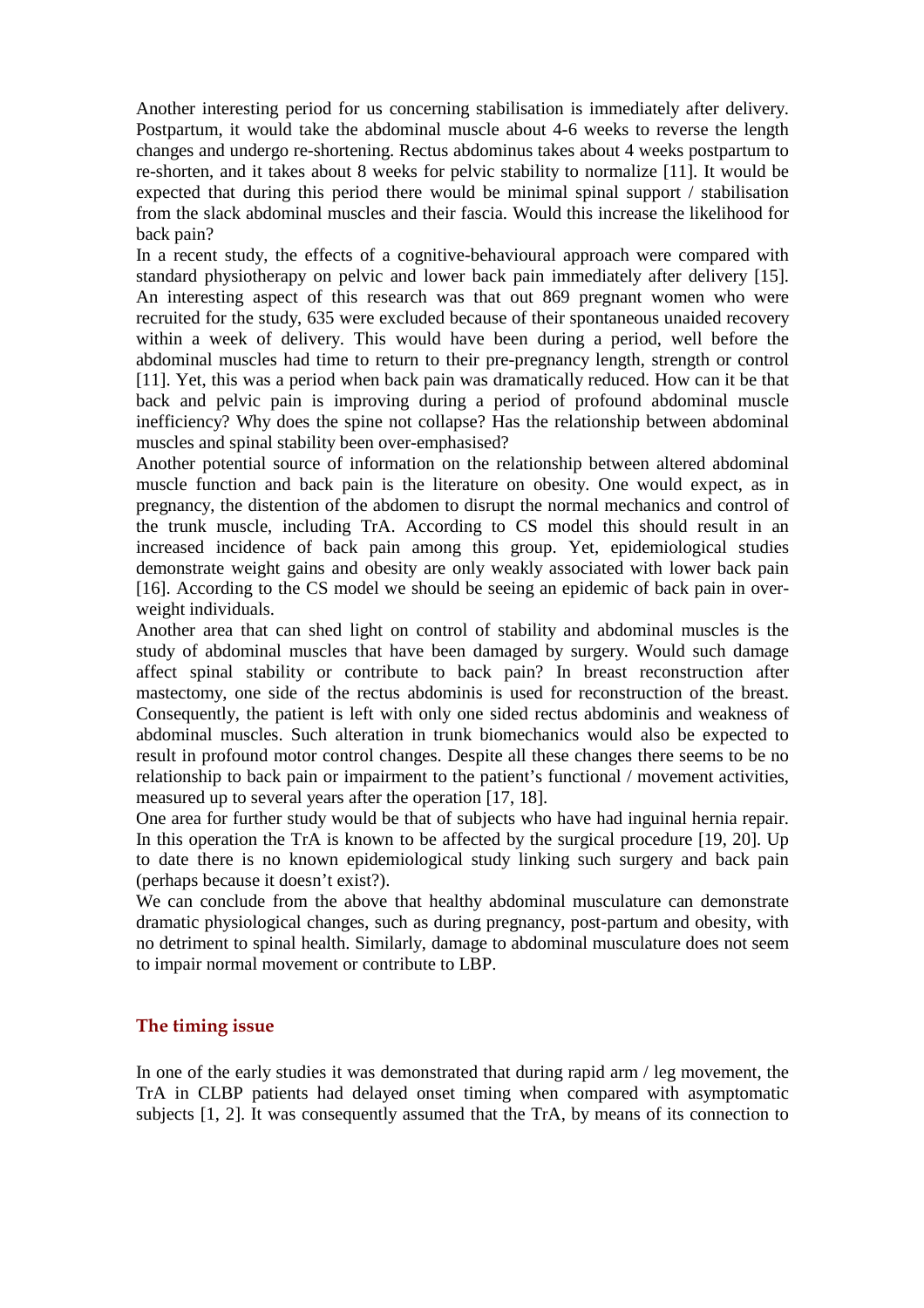the lumber fascia, is dominant in controlling spinal stability [8]. Therefore any weakness or lack of control of this muscle would spell trouble for the back.

This assumption is a dramatic leap of faith. Firstly, in our body all structures are profoundly connected in many different dimensions, including anatomically and biomechanicaly. You need a knife to separate them from each other. It is not difficult to emphasise a connection that would fit the theory, i.e. that the TrA is the main anterior muscle to controls spinal stability. In normal human movement postural reflexes are organised well ahead in anticipation of movement or perturbation to balance. TrA is one of the many trunk muscles that takes part in this anticipatory organisation [21]. Just because in healthy subjects it kicks off before all other anterior muscles, does not mean it is more important in any way. It just means it is the first in a sequence of events [22]. Indeed, it has been recently suggested that earlier activity of TrA may be a compensation for its long elastic anterior fascias [23].

It can be equally valid to assume that a delay in onset timing in subjects with LBP may be an advantageous protection strategy for the back rather than a dysfunctional activation pattern. Furthermore, it could be that during the fast movement of the outstretched arm the subject performed a reflexive pain evasion action that involved delayed activation of TrA, an action unrelated to stabilisation [24, 25]. An analogy would be the reflex pulling of the hand from a hot surface. One could imagine that a patient with a shoulder injury would use a different arm withdrawal pattern from a normal individual. This movement pattern would be unrelated to the control of shoulder stability but would be intended to produce the least painful path of movement, even if the movement is not painful at the time. A similar phenomenon has been demonstrated in trunk control where just the perception of a threat of pain to the back resulted in altered postural strategies [26].

In the original studies of CS onset time differences between asymptomatic individuals and patients with CLBP were about 20 Ms, i.e. *one fiftieth of a second difference* [27]. It should be noted that these were not strength but timing differences. Such timings are well beyond the patient's conscious control and the clinical capabilities of the therapist to test or alter.

Often, in CS exercise there is an emphasis on strength training for the TrA or low velocity exercise performed laying or kneeling on all fours [28]. It is believed that such exercise would help normalise motor control which would include timing dysfunction. This kind of training is unlikely to help reset timing differences. It is like aspiring to play the piano faster by exercising with finger weights or doing slow push ups. The reason why this ineffective is related to a contradiction which CS training creates in relation to motor learning principles (similarity / transfer principle) and training principles (specificity principle, see further discussion below). In essence these principles state that our bodies, including the neuromuscular and musculoskeletal systems, will adapt specifically to particular motor events. What is learned in one particular situation may not necessarily transfer to a different physical event, i.e. if strength is required - lift weights, if speed is needed - increase the speed of movement during training and along these lines if you need to control onset timing switch your movement between synergists at a fast rate, and hope that the system will reset itself [29].

To overcome the timing problem the proponents of CS came up with a solution - teach everyone to continuously contract the TrA or to tense/brace the core muscle [4, 30]. By continuously contracting it would overcome the need to worry about onset timing. What is proposed here is to impose an abnormal, non-functional pattern of control to overcome a functional organisation of the neuromuscular system to injury: a protective control strategy that is as old as human evolution.

We now know that following injury, one motor strategy is to co-contract the muscles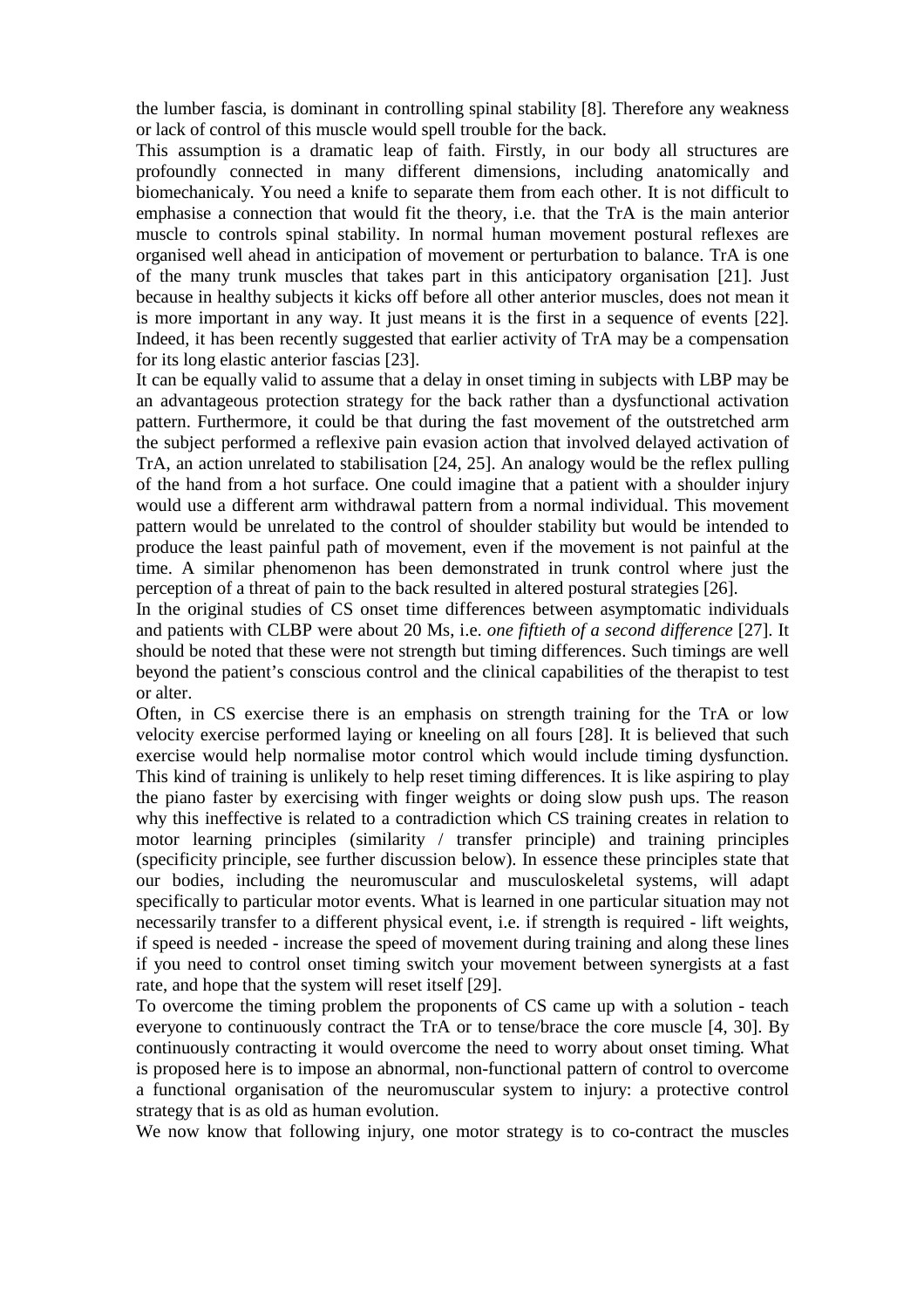around the joint (amongst many other complex strategies). This injury response has also been shown to occur in CLBP patients [31-34], who tend to co-contract their trunk flexors and extensors during movement [35]. This strategy is subconscious, and very complex. It requires intricate interactions between the relative timing, duration, force, muscle lengths and velocities of contraction of immediate synergist [27, 36]. Further complexity would arise from the fact that these patterns would change on a moment-tomoment basis and different movement/postural tasks [37-39]. Whichever muscle activity is observed in standing with the arm out-stretched will change in bending forward, twisting or even the arm in a different position. Indeed, in the original studies of the onset timing of TrA delay in onset timing were observed during fast but not during slow arm movements [1]. Even during a simple trunk rotation or exercise the activity in TrA is not uniform throughout the muscle [40, 41].

These studies demonstrate the complexity that a patient re-learning trunk control may have to face. How would a person know which part of the abdomen to contract during a particular posture or movement? How would they know when to switch between synergists during movement? How would they know what is their optimal co-contraction force? If CLBP patients already use a co-contraction strategy why increase it? It is naïve to assume that by continuously contracting the TrA it will somehow override or facilitate these patterns. No study to date has demonstrated that core stability exercise will reset onset timing in CLBP patients.

#### **The strength issue**

There is more confusion about the issue of trunk strength and its relation to back pain and injury prevention. What we do know is that trunk muscle control including force losses can be present as a consequence of back pain / injury. However, from here several assumptions are often made:

- 1 That loss of core muscle strength could lead to back injury,
- 2 That increasing core strength can alleviate back pain

To what force level do the trunk muscles need to co-contract in order to stabilise the spine? It seems that the answer is - not very much. During standing and walking the trunk muscles are minimally activated [42]. In standing the deep erector spinal, psoas and quadratus lumborum are virtually silent! In some subjects there is no detectable EMG activity in these muscles. During walking rectus abdominis has a average activity of 2% maximal voluntary contraction (MVC) and external oblique 5% MVC [43]. During standing "active" stabilisation is achieved by very low levels of co-contraction of trunk flexors and extensor, estimated at less than 1% MVC rising up to 3% MVC when a 32 Kg weight is added to the torso. With a back injury it is estimated to raise these values by only 2.5% MVC for the unloaded and loaded models [44]. During bending and lifting a weight of about 15 kg co-contraction increases by only 1.5% MVC [45].

These low levels of activation raise the question of why strength exercises are prescribed when such low levels of co-contraction forces are needed for functional movement. Such low co-contraction levels suggest the strength losses are unlikely ever to be an issue for spinal stabilisation. A person would have to loose substantial trunk muscle mass before it will destabilise the spine!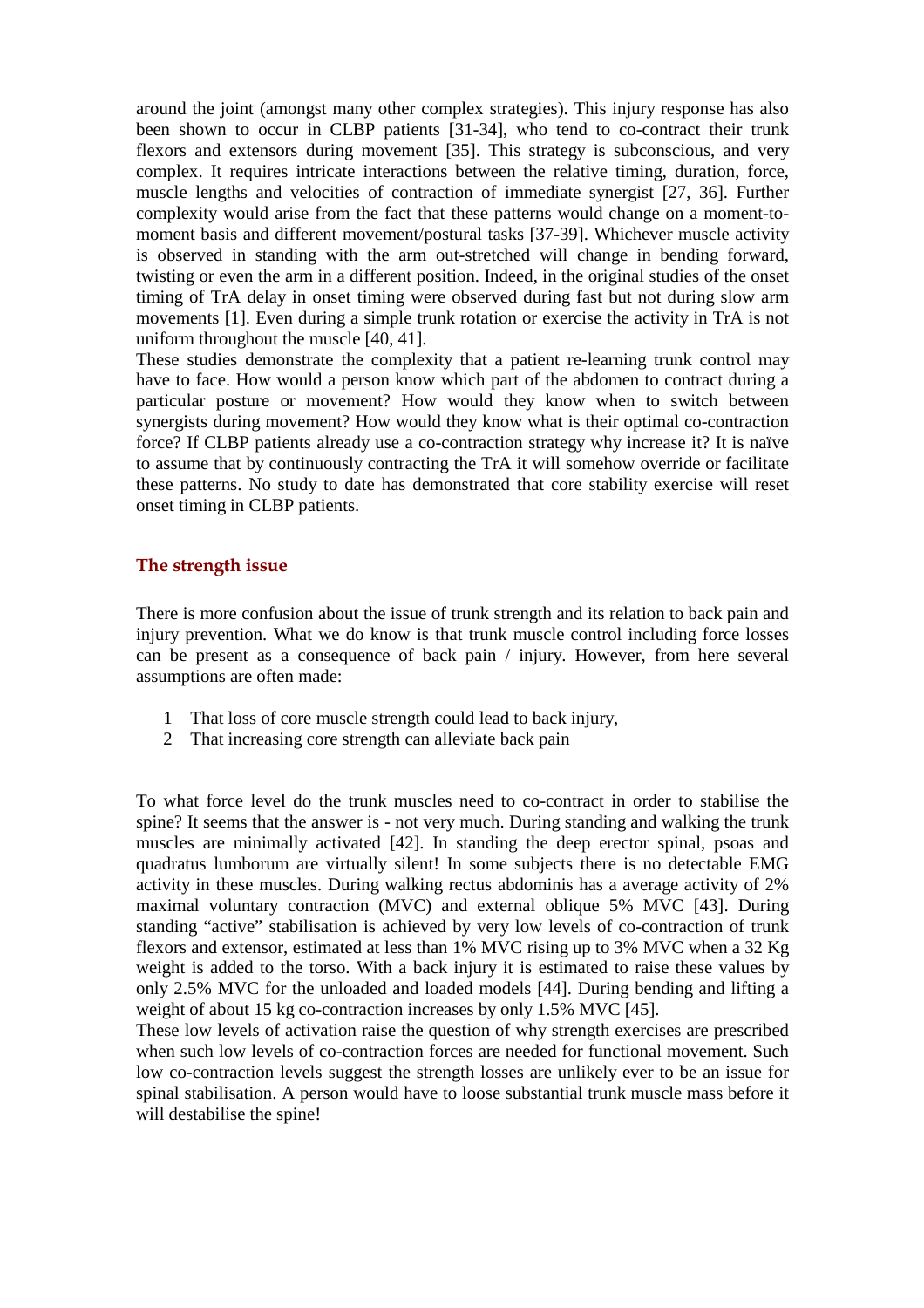The low levels of trunk muscle co-contraction also have important clinical implications. It means that most individuals would find it impossible to control such low levels of activity or even be aware of it. If they are aware of it they are probably co-contracting well above the normal levels needed for stabilisation. This would come at a cost of increasing the compression of the lumbar spine and reducing the economy of movement (see discussion below).

Is there a relationship between weak abdominals (e.g. TrA) and back pain? A common belief amongst therapists and trainers who use CS is that trunk strength will improve existing back pain. It has been shown that a muscle such as multifidus [46] can undergo atrophy in acute and CLBP (although this is still inconclusive). However, strengthening these muscles does not seem to improve the pain level or disability in CLBP patients [47]. Improvement appeared to be mainly due to changes in neural activation of the lumbar muscles and psychological changes concerning, for example, motivation or pain tolerance [48]. Similarly, it is well established that the motor strategy changes in the recruitment of the abdominal muscles in patients with CLBP [31, 49, 50], with some studies demonstrating weakness of abdominal muscles [36, 51, 52]. No studies to date have shown atrophy of abdominal muscles and no studies have shown that strengthening the core muscles, in particular the abdominal muscles and TrA, would reduce back pain (see discussion below).

There are also examples where abdominal muscle activity is no different between asymptomatic and CLBP subjects. For instance, in studies of elite golfers, abdominal muscle activity and muscle fatigue characteristics were similar between asymptomatic and CLBP subjects after repetitive golf swings [53]. Yet, this is the type of sportsperson who would often receive CS exercise.

Doubts have been also raised concerning the effectiveness of many of CS exercise in helping to increase the strength of core muscles. It has been shown that during CS exercise, the maximal voluntary contraction (MVC) of the "core muscles" is well below the level required for muscle hypertrophy and is therefore unlikely to provide strength gains [54-56]. Furthermore, in a study of fatigue in CLBP, four weeks of stabilisation exercise failed to show any significant improvement in muscle endurance [57].

A recent study has demonstrated that as much as 70% MVC is needed to promote strength gains in abdominal muscle [58]. It is unlikely that during CS exercise abdominal muscle would reach this force level [59].

#### **The single / core muscle activation problem**

One of the principles of CS is to teach the individuals how to isolate their TrA from the rest of the abdominal muscles or to isolate the "core muscle" from "global" muscles. It is doubtful that there exists a "core" group of trunk muscle that operated independently of all other trunk muscles during daily or sport activities [37, 60]. Such classification is anatomical but has no functional meaning. The motor output and the recruitment of muscles is extensive [61, 62], effecting the whole body. To specifically activate the core muscles during functional movement the individual would have to override natural patterns of trunk muscle activation. This would be impractical, next to impossible and potentially dangerous – "Individuals in an externally loaded state appear to select a natural muscular activation pattern appropriate to maintain spine stability sufficiently. Conscious adjustments in individual muscles around this natural level may actually decrease the stability margin of safety"[63].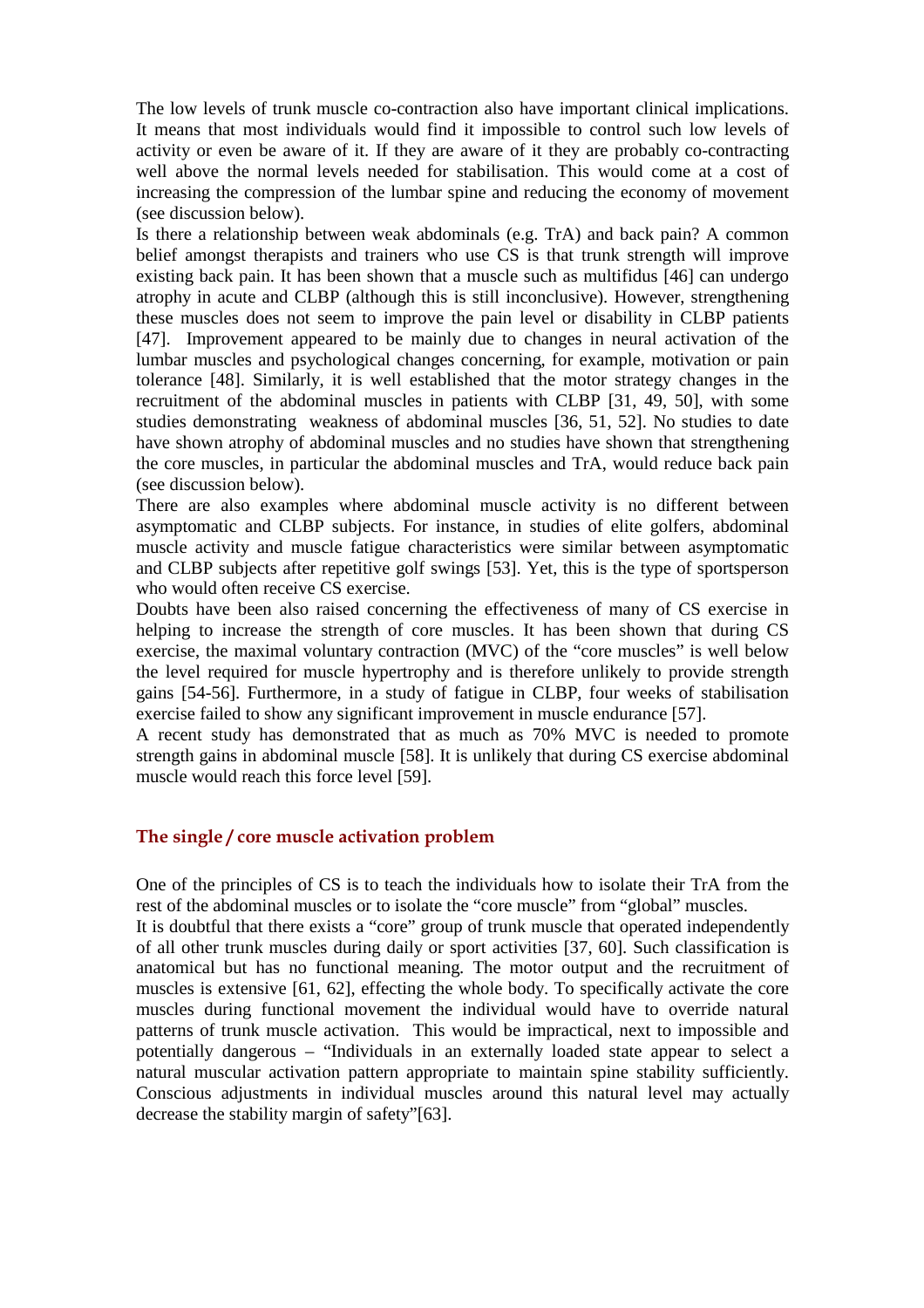Training on single muscle is even more difficult. Muscle-by-muscle activation does not exist [64]. If you bring your hand to your mouth the nervous system "thinks" hand to mouth rather than flex the biceps, than the pectoral etc. Single muscle control is relegated in the hierarchy of motor processes to spinal motor centers - a process that would be distant from conscious control (interestingly even the motor neurons of particular muscles are intermingled rather than being distinct anatomical groups in the spinal cord [65]). Indeed, it has demonstrated that when tapping the tendons of rectus abdominis, external oblique and internal oblique the evoked stretch reflex responses can be observed not only in muscle tapped, but it spreads equally to muscles on the ipsilateral and contralateral sides of the abdomen [66]. This suggests sensory feedback and reflex control of the abdominal muscles is functionally related and would therefore be difficult to separate by conscious effort.

This simple principles in motor control poses two problems to CS training. First, it is doubtful that following injury only one group or single muscles would be affected. Indeed, the more EMG electrodes applied the more complex the picture becomes [67]. It is well documented that other muscle are involved – multifidus [68], psoas [69], diaphragm [8], pelvic floor muscles [70], gluteals [71] etc. Basically in CLBP we see a complex and wide reorganisation of motor control in response to damage.

The second problem for CS is that it would be next to impossible to contract a single muscle or specific group. Even with extensive training this would be a major problem [72]. Indeed, there is no support from research that TrA can be singularly activated [62]. The novice patient is more likely to contract wide groups of abdominal muscles [6, 41, 73]. So why focus on TrA or any other specific muscle or muscle group?

# **CS and training in relation to motor learning and training issues**

Further challenges for the CS model arise from motor learning and training principles. CS training seems to clash with three important principles:

- 1 The similarity (transfer) principle in motor learning and specificity principle in training
- 2 Internal-external focus principles
- 3 Economy of movement

*Similarity / specificity principles* - when we train for an activity we become skilled at performing it. So if we practice playing the piano we become a good pianist, hence a *similarity principle*. We can't learn to play the piano by practicing the banjo. This adaptation to the activity is not only reserved to learning processes, it has profound physical manifestations - hence the *specificity principle* in training [74]. For that reason a weight trainer looks physically different to a marathon runner.

If a subject is trained to contract their TrA or any anterior abdominal muscle while lying on their back [75], there is no guarantee that this would transfer to control and physical adaptation during standing, running, bending, lifting, sitting etc. Such control would have to be practiced in some of these activities. Anyone who is giving CS exercise to improve sports performance should re-familiarise themselves with this basic principle.

It seems that such basic principles can escape many of the proponents of CS. This is reflected in one study which assessed the effect of training on a Swiss ball on core stability muscles and the *economy of running* [76]! In this study it was rediscovered that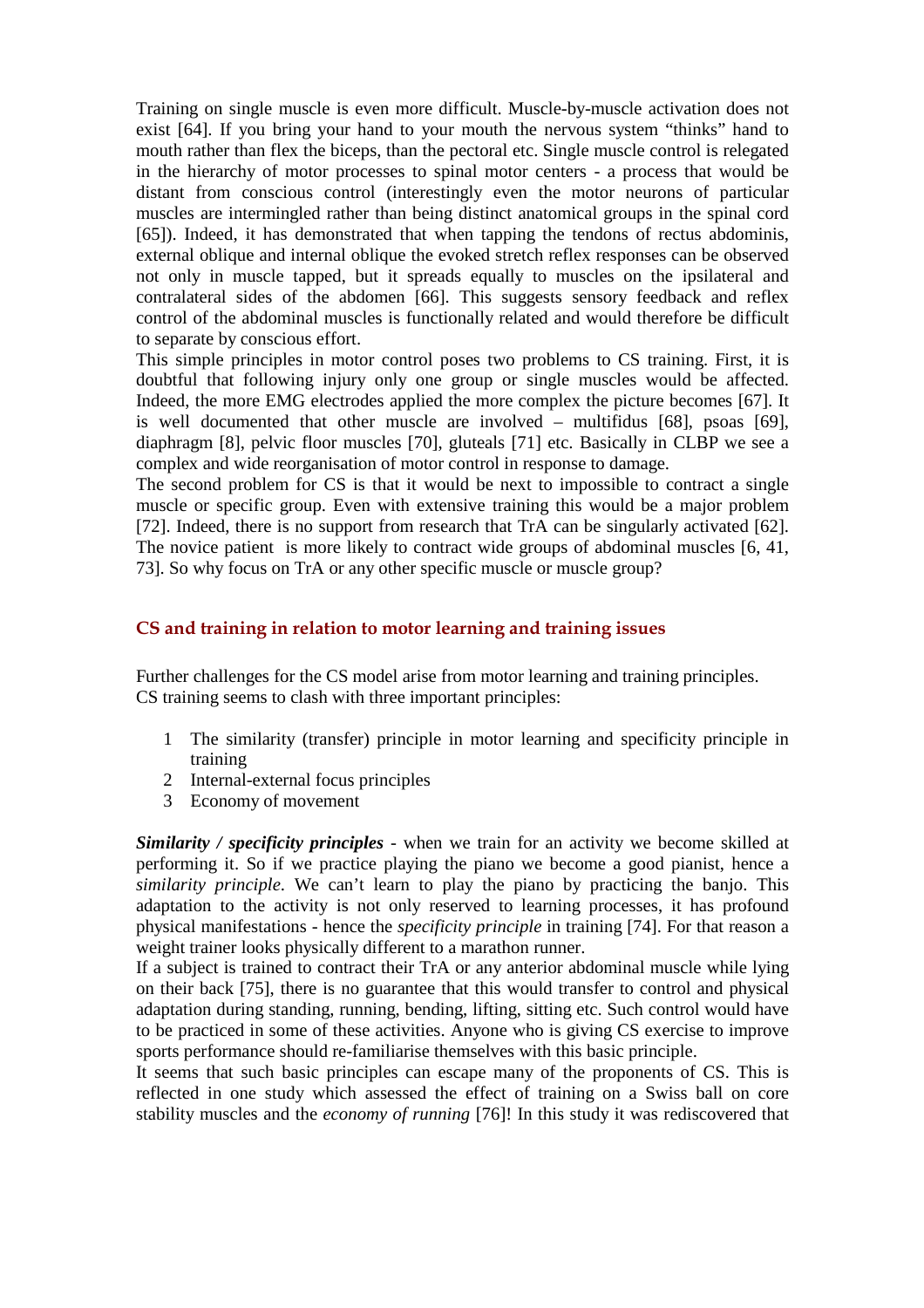practicing the banjo does not help to play the piano. The subjects got very good at using their muscles for sitting on a large inflatable rubber ball but it had no effect on their running performance.

Trunk control will change according to the specific activity the subject is practicing. Throwing a ball would require trunk control, which is different to running. Trunk control in running will be different in climbing and so on. There is no one universal exercise for trunk control that would account for the specific needs of all activities. Is it possible to train the trunk control to specific activity? Yes, and it is simple – just train in that activity and don't worry about the trunk. The beauty of it all is that no matter what activity is carried out the trunk muscles are always specifically exercised.

*Internal and external focus in training* - CS has evolved over time in response to many of the model's limitations described above. Currently, the control of TrA is attempted in different standing and moving patterns [30]. Speed of movement, balance and coordination has been introduced to the very basic early elements of CS. The new models encourage the subjects to "think about their core" during functional activities. One wonders if David Beckham thinks about the "core" before a free kick or Michael Jordan when he slam-dunks or for that matter our patient who is running after a bus, cooking or any other daily activities. How long can they maintain that thought while multitasking in complex functional activities?

Maybe thinking about the core is not such a good idea for sports training. When learning movement a person can be instructed to focus on their technique (called internal focus) or on the movement goal (called external focus). When a novice learns a novel movement focusing on technique (internal focus) could help their learning [77]. For a skilled person, performance improves if training focuses on tasks outside the body (external-focus) but it reduces when the focus is on internal processes within the body [78, 79]. For example, there is greater accuracy in tennis serves and football shots when the subjects use external-focus rather than internal-focus strategies [80, 81]. This principle strongly suggests that internal focus on TrA or any other muscle group will reduce skilled athletic performance. (Tensing the trunk muscle has even been shown to degrade postural control! [82])

What about movement rehabilitation for a CLBP patients, would internal focus on specific muscles improve functional use of trunk muscles? Lets imagine two scenarios where we are teaching a patient to lift a weight from the floor using a squat position. In the first scenario, we can give simple internal focus advice such bend your knees, and bring the weight close to your body, etc [83, 84]. This type of instruction contains a mixture of external focusing (e.g. keep the object close to your body and between your knees) and internal focus about the body position during lifting. In the second scenario which is akin to CS training approach, the patient is given the following instructions: focus on co-contracting the hamstrings and the quads, gently release the gluteals, let the calf muscles elongate, while simultaneously shorten the tibialis anterior etc. Such complex internal focusing is the essence of CS training, but applied to the trunk muscles. It would be next to impossible for a person to learn simple tasks using such complicated internal focus approach.

*Economy of movement* - The advice given to CS trainees is to continuously tighten their abdominal and back muscles could reduce the efficiency of movement during daily and sports activities. Our bodies are designed for optimal expenditure of energy during movement. It is well established that when a novice learns a new motor skill they tend to use a co-contraction strategy until they learn to refine their movement [85]. Cocontraction is known to be an "energy waster" in initial motor learning situations. To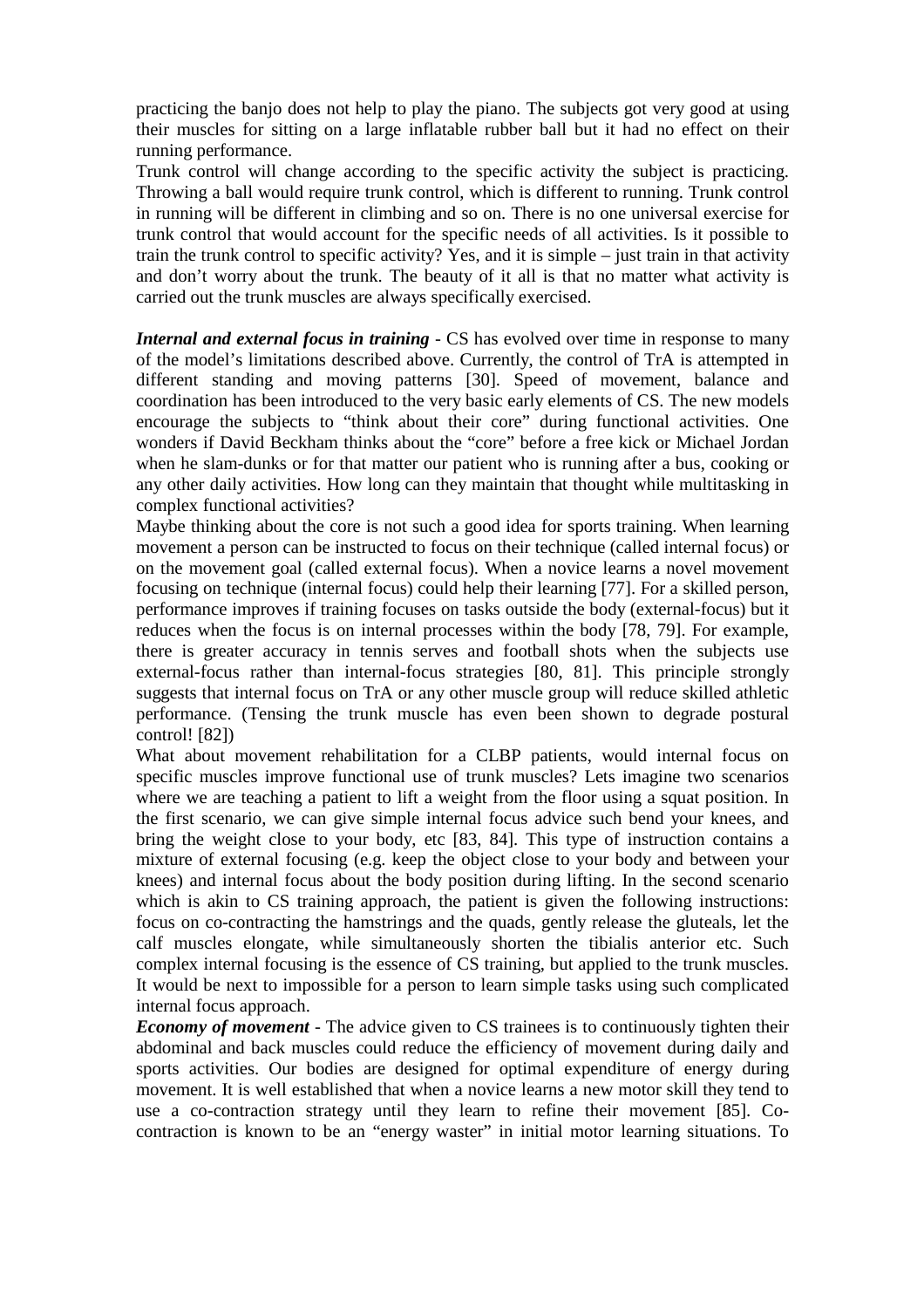introduce it to skilled movement will have a similar "wasteful" effect on the economy of movement. Minetti states: *"to improve locomotion (and motion), mechanical work should be limited to just the indispensable type and the muscle efficiency be kept close to its maximum. Thus it is important to avoid: …. using co-contraction (or useless isometric force)"* [86]*.* 

Such energy wastage is likely to occur during excessive use of trunk muscles as taught in CS. In sporting activity this would have a detrimental effect on performance. Anderson in a study on the economy of running states: *"At higher levels of competition, it is likely that 'natural selection' tends to eliminate athletes who failed to either inherit or develop characteristics which favour economy"* [87].

### **CS in prevention of injury and therapeutic value**

Therapist and trainers have been exalting the virtues of CS as an approach for improving sports performance [88], preventing injury and as the solution to lower back. No matter what the underlying cause for the complaint CS was going to save the day. However, these claims are not supported by clinical studies:

### **Abdominal / stability exercise as prevention of back pain**

In one study, asymptomatic subjects  $(n=402)$  were given back education or back education + abdominal strengthening exercise [89]. They were monitored for lower back pain for one year and number of back pain episode were recorded. No significant differences were found between the two groups. There was a curious aspect to this study, which is important to the strength issue in CS. This study was carried out on asymptomatic subjects who were identified as having weak abdominal muscles. Four hundred individuals with weak abdominal muscles and no back pain!

Another large-scale study examined the influence of a core-strengthening program on low back pain (LBP) in collegiate athletes  $(n=257)$ . In this study too, there were no significant advantage of core strengthening in reducing LBP occurrence [90].

#### **CS a treatment for recurrent LBP and CLBP**

 At first glance, studies of CS exercise for the treatment of recurrent LBP look promising – significant improvements can be demonstrated when compared to other forms of therapy [91-94].

However an interesting trend emerges when CS exercise are compared to general exercise (Table 1). *Both exercise approaches are demonstrated to be equally effective* [82, 95-101]. Systematic reviews repeat this message [102].

These studies strongly suggest that improvements are due to the positive effects that physical exercise may have on the patient rather than on improvements in spinal stability (it is known that general exercise can also improve CLBP [95, 96])

So why give the patient complex exercise regimes that will both be expensive and difficult to maintain? Indeed it is now recommended that patients should be encouraged to maintain their own preferred exercise regime or given exercise that they are more likely to enjoy. This of course could include CS exercise. But the patient should be informed that it is only as effective as any other exercise.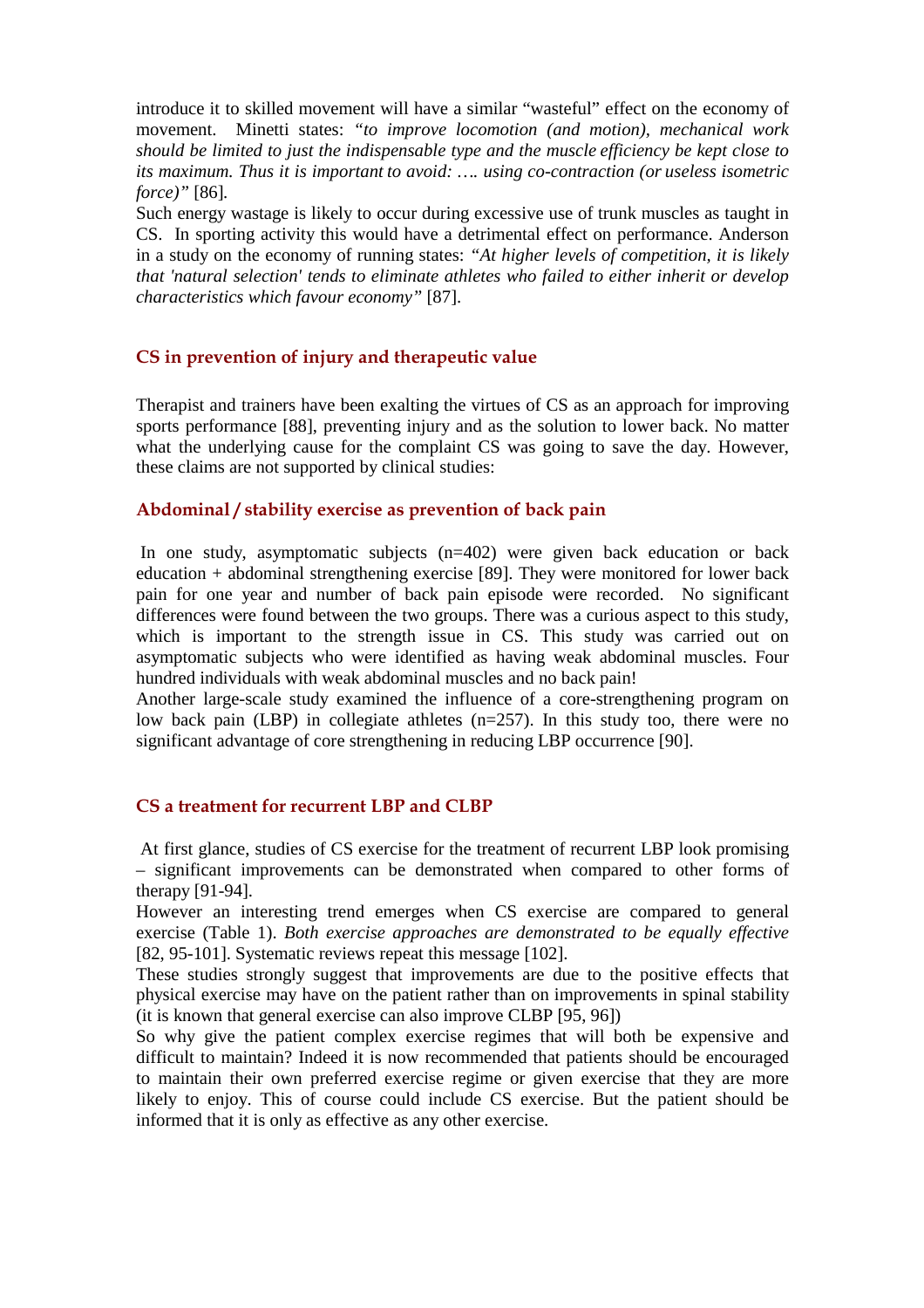|                                 | <b>Description</b>                                              | CS compared to                                                            | <b>Result</b>       |
|---------------------------------|-----------------------------------------------------------------|---------------------------------------------------------------------------|---------------------|
| O'Sullivan et al.,<br>1997      | <b>CLBP</b><br>(spondylolysis<br>$\prime$<br>spondylolisthesis) | General practitioner<br>care                                              | CS better           |
| Hides et al. 2001               | Recurrence after<br>first episode LBP                           | General practitioner<br>care + medication                                 | CS better           |
| Niemisto et al 2005             | <b>LBP</b>                                                      | $CS +$ manips $+$<br>physician care<br>compared to just<br>physician care | Same                |
| Goldby et al. 2006              | <b>CLBP</b>                                                     | Control and MT                                                            | $CS > MT >$ control |
| Stuge et al., 2004              | LBP in pregnancy                                                | Physical therapy                                                          | CS better           |
| Bastiaenen et al.,<br>2006      | LBP post partum                                                 | Cognitive<br>behavioural therapy<br>(CBT)                                 | <b>CBT</b> better   |
| Nilsson-Wikmar et<br>al., 2005  | LBP in pregnancy                                                | General exercise                                                          | Same                |
| Franke et al., 2000             | <b>CLBP</b>                                                     | General exercise                                                          | <b>Same</b>         |
| Koumantakis et al.,<br>2005     | <b>CLBP</b>                                                     | General exercise                                                          | Same                |
| Rasmussen-Barr et<br>al., 2003; | <b>CLBP</b>                                                     | General exercise                                                          | Same                |
| Cairnes et al 2006              | <b>Recurrent LBP</b>                                            | Exercise + MT                                                             | Same                |
|                                 |                                                                 |                                                                           |                     |

Table 1: CS studies, description of study, CS compared to other therapeutic modalities and outcome.

# **CS in relation to etiology of back pain**

Why has CS not performed better than any other exercise? In part, due to all the issues that have been discusses above. More importantly, in the last decade our understanding of the etiology of back pain has dramatically changed. Psychological and psychosocial factors have become important risk and prognostic factors for the onset of acute back pain and the transition of acute to chronic pain states [103]. Genetic factors [104] and behavioural / "use of body" are also known to be contributing factors. Localised, minor asymmetries of the spine, which would include stability issues, have been reduced in their importance as contributing factors to back pain.

It is difficult to imagine how improving biomechanical factor such as spinal stabilisation can play a role in reducing back pain when there are such evident psychological factors associated with this condition. Even in the behavioural / biomechanical spheres of spinal pain it is difficult to imagine how CS can act as prevention or cure. This can be clarified by grouping potential causes for back injury into two broad categories:

1 Behavioural group: individuals who use their back in ways that exert excessive loads on their spine, such as bending to lift [105] or repetitive sports activities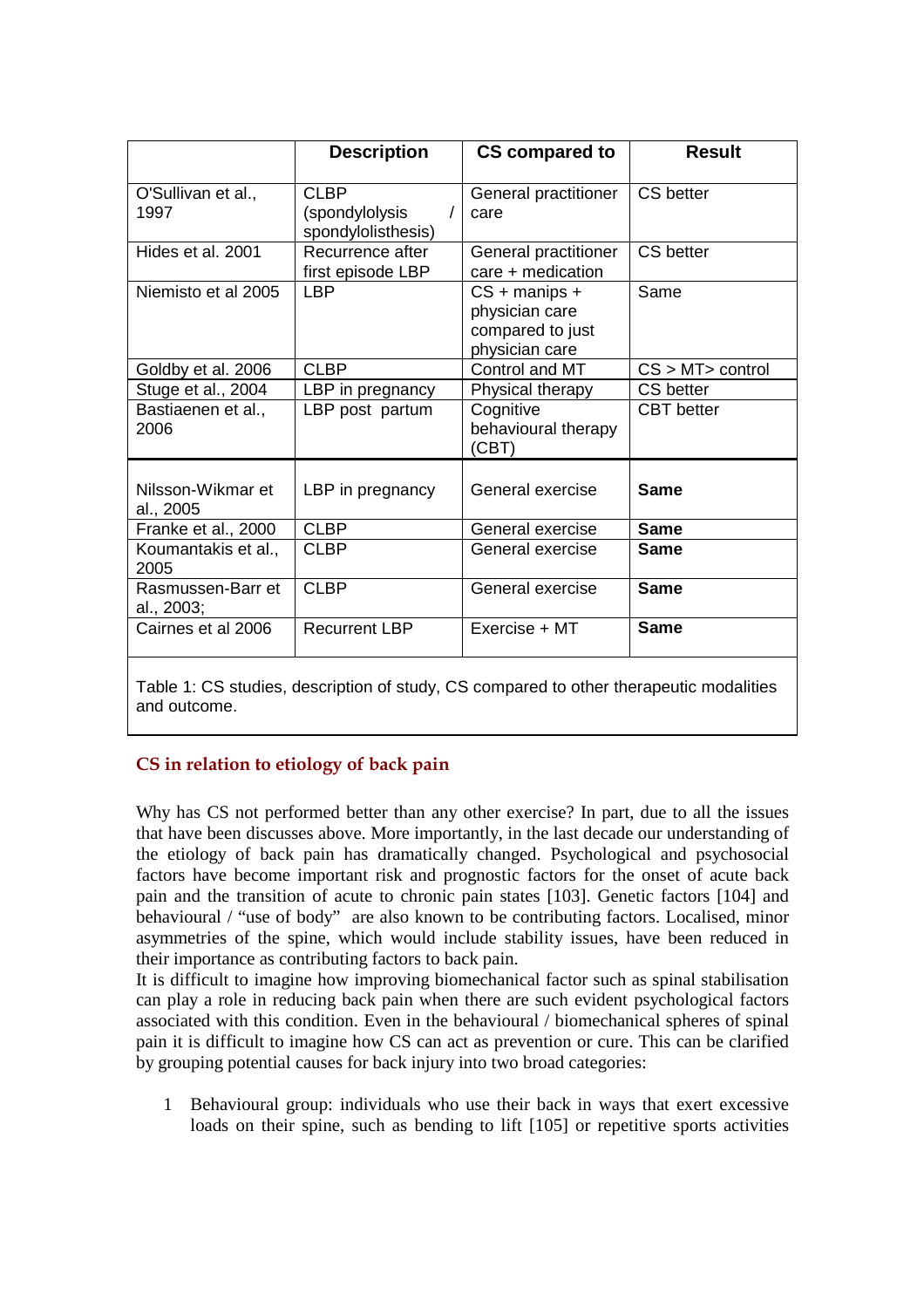[106-108].

2 Bad luck group: individuals who had suffered a back injury from sudden unexpected events, such as falls or sporting injuries [107].

In the behavioural group, bending and lifting is associated with a low level increase in abdominal muscle activity, which contributes to further spinal compression [109]. In patients with CLBP lifting is associated with higher levels of trunk co-contraction and spinal loading [33]. Any further tensing of the abdominal muscle may lead to additional spinal compression. Since the spinal compression in lifting approach the margins of safety of the spine, these seemingly small differences are not irrelevant [110]. It is therefore difficult to imagine how CS can offer any additional protection to the lumbar spine during these activities.

Often in CS advice is given to patients to brace their core muscle while sitting to reduce or prevent back pain. Although sitting is not regarded as a predisposing factor for LBP, some patient with existing back pain find that standing relieves the back pain of sitting [111]. This phenomenon has been shown in CLBP patients who during sitting exhibit marked anterior loss of disc space in flexion or segmental instability [111]. Sitting, however, is associated with increased activity of abdominal muscle (when compared to standing) [112] as well as increased stress on the lumbar discs (compared to standing) [113]. Increasing the co-contraction activity of the anterior and back muscles is unlikely to offer any further protection in the patients with disc narrowing / pathology, and may even result in greater spinal compression. It is unknown whether core tensing can impede the movement of the unstable segments. This seems unlikely because even in healthy individual creep deformation of spinal structures will eventually take place during sitting [114]. The creep response is likely to be increased by further co-contraction of trunk muscles.

In the bad luck group, CS will have very little influence on the outcome of sudden unexpected trauma. Most injuries occur within a fraction of a second, before the nervous system manages to organise itself to protect the back. Often injuries are associated with factors such as fatigue [115] and over training [116]. These factors when combined with sudden, unexpected high velocity movement are often the cause of injury [107]. It is difficult to see the benefit of strong TrA, abs or maintaining a constant contraction in these muscles in injury prevention.

# **Potential damage with CS?**

Continuous and abnormal patterns of use of the trunk muscles could also be a source of potential damage for spinal or pelvic pain conditions. It is known that when trunk muscles contract they exert a compressive force on the lumbar spine [45] and that CLBP patients tend to increase their co-contraction force during movement [44]. This results in further increases of spinal compression. The advice in CS for patients to increase their co-contraction is likely to come at a cost of increasing compression on the already sensitised spinal joints and discs [33, 63]. Another recent study examined the effects of abdominal stabilization maneuvers on the control of spine motion and stability against sudden trunk perturbations [117]. The abdominal stabilization maneuvers were abdominal hollowing, abdominal bracing and a "natural" strategy. Abdominal hollowing was the most ineffective and did not increase stability. Abdominal bracing did improve stability but came at a cost of increasing spinal compression. The natural strategy group seems to employ the best strategy – ideal stability without excessive spinal compression.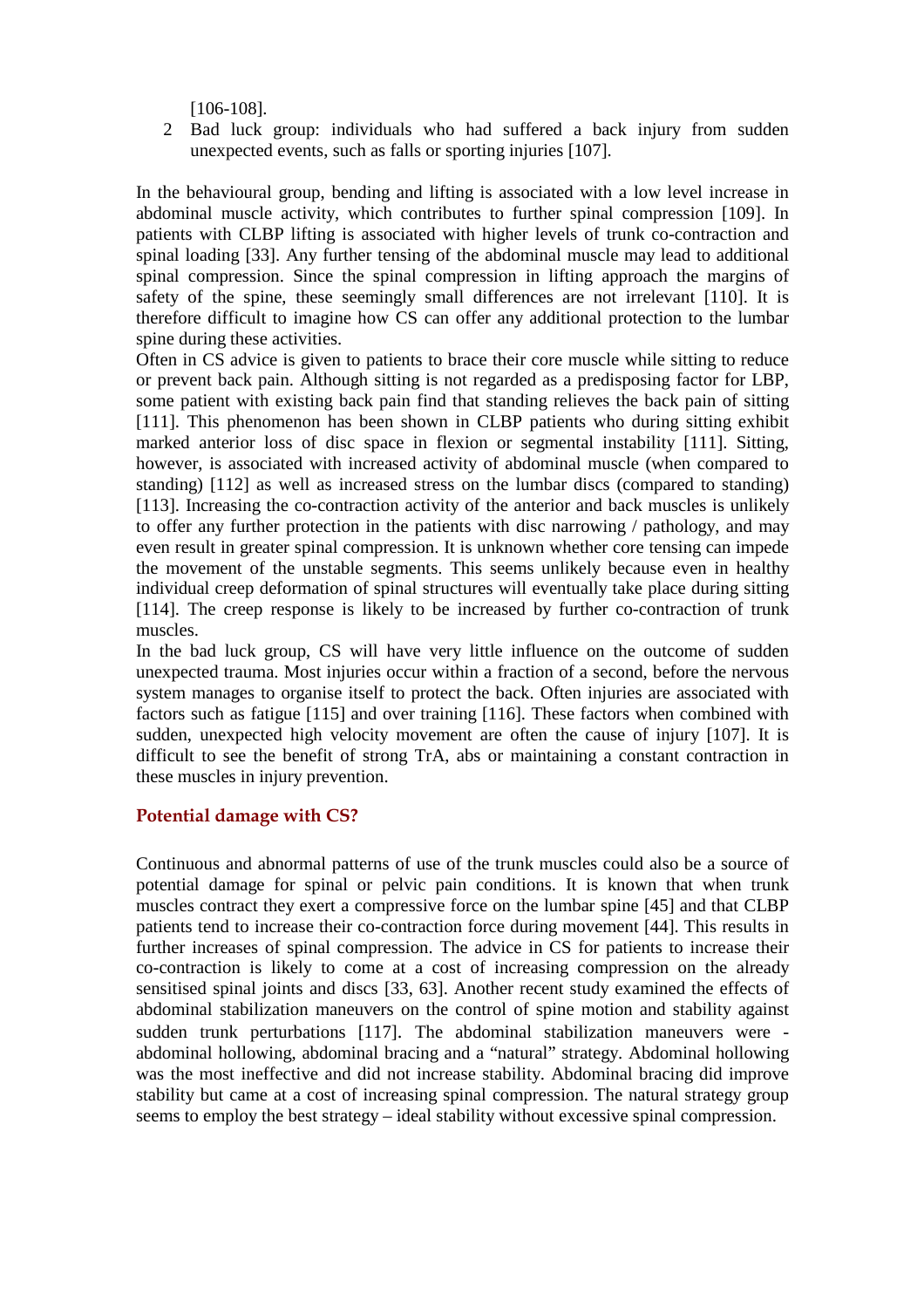An increase in intra-abdominal pressure could be a further complication of tensing the trunk muscles [118]. It has been estimated that in patients with pelvic girdle pain, increased intra-abdominal pressure could exert potentially damaging forces on various pelvic ligaments [119]. This study for example recommends teaching the patients to reduce their intra-abdominal pressure, i.e. no CS.

Maybe our patients should be encouraged to relax their trunk muscle rather than hold them rigid? In a study of the effects of psychological stress during lifting it was found that mental processing / stress had a large impact on the spine. It resulted in a dramatic increase in spinal compression associated with increases in trunk muscle co-contraction and less controlled movements [120].

Psychological factors such as catastrophising and somatisation are often observed in patients suffering from CLBP. One wonders if CS training colludes with these factors, encouraging excessive focusing on back pain and re-enforcing the patient's notion that there is something seriously wrong with their back. Perhaps we should be shifting the patient's focus away from their back. (I often stop patients doing specific back exercise).

Furthermore, CS training may shift the therapeutic focus away from the real issues that maintain the patient in their chronic state. It offers a simplistic solution to a condition that may have complex biopsychosocial factors. The issues that underline the patient's condition may be neglected, with the patient remaining uninformed about the real causes of their condition. Under such circumstance CS training may promote chronicity.

### **Conclusion**

Weak trunk muscles, weak abdominals and imbalances between trunk muscles groups are not pathological, just a normal variation. The division of the trunk into core and global muscle system is a reductionist fantasy, which serves only to promote CS.

Weak or dysfunctional abdominal muscles will not lead to back pain**.** 

Tensing the trunk muscles is unlikely to provide any protection against back pain or reduce the recurrence of back pain.

Core stability exercises are no more effective than, and will not prevent injury more than, any other forms of exercise. Core stability exercises are no better than other forms of exercise in reducing chronic lower back pain. Any therapeutic influence is related to the exercise effects rather than CS issues.

There may be potential danger of damaging the spine with continuous tensing of the trunk muscles during daily and sports activities. Patients who have been trained to use complex abdominal hollowing and bracing maneuvers should be discouraged from using them.

# **Epilogue**

Many of the issue raised in this article were known well before the emergence of CS training. It is surprising that the researchers and proponents of this method ignored such important issues. Despite a decade of extensive research in this area, it is difficult to see what contribution CS had to the understanding and care of patients suffering from back pain.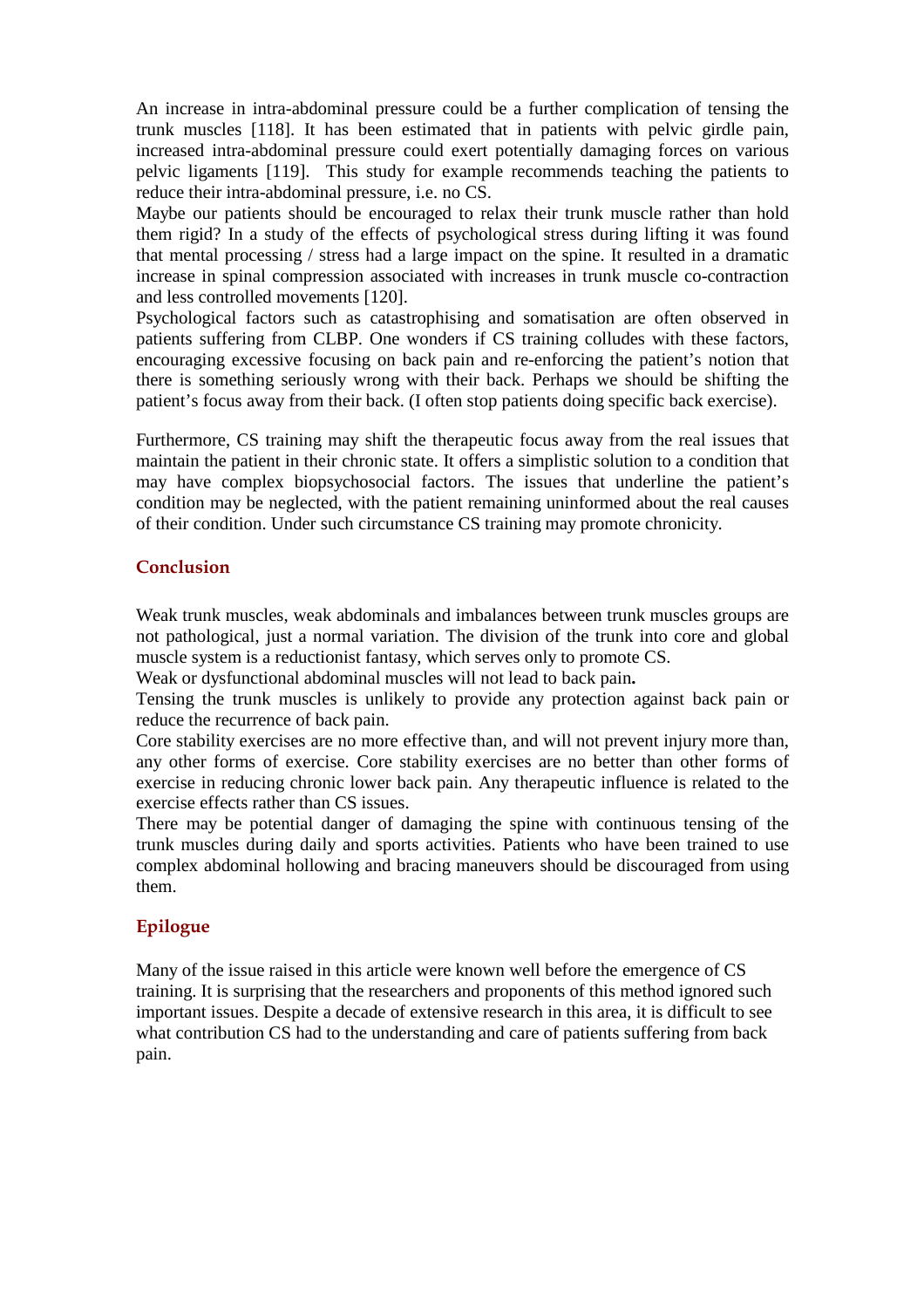# **Acknowledgement**

I would like to thank Jaap H van Dieen, Ian Stevens and Tom Hewetson for their help in preparing this article.

### **References**

- 1. Hodges, P.W. and C.A. Richardson, *Inefficient muscular stabilization of the lumbar spine associated with low back pain. A motor control evaluation of transversus abdominis.* Spine, 1996. **21**(22): p. 2640-50.
- 2. Hodges, P.W. and C.A. Richardson, *Delayed postural contraction of transversus abdominis in low back pain associated with movement of the lower limb.* J Spinal Disord, 1998. **11**(1): p. 46-56.
- 3. Freeman, M.A., M.R. Dean, and I.W. Hanham, *The etiology and prevention of functional instability of the foot.* J Bone Joint Surg Br, 1965. **47**(4): p. 678-85.
- 4. Jull, G.A. and C.A. Richardson, *Motor control problems in patients with spinal pain: a new direction for therapeutic exercise.* J Manipulative Physiol Ther, 2000. **23**(2): p. 115-7.
- 5. Richardson, C.A., et al., *The relation between the transversus abdominis muscles, sacroiliac joint mechanics, and low back pain.* Spine, 2002. **27**(4): p. 399-405.
- 6. Sapsford, R.R., et al., *Co-activation of the abdominal and pelvic floor muscles during voluntary exercises.* Neurourol Urodyn, 2001. **20**(1): p. 31-42.
- 7. Hodges, P.W., et al., *Contraction of the human diaphragm during rapid postural adjustments.* J Physiol, 1997. **505 ( Pt 2)**: p. 539-48.
- 8. Hodges, P., et al., *Intervertebral stiffness of the spine is increased by evoked contraction of transversus abdominis and the diaphragm: in vivo porcine studies.* Spine, 2003. **28**(23): p. 2594- 601.
- 9. Misuri, G., et al., *In vivo ultrasound assessment of respiratory function of abdominal muscles in normal subjects.* Eur Respir J, 1997. **10**(12): p. 2861-7.
- 10. Bendavid, R. and D. Howarth, *Transversalis fascia rediscovered.* Surg Clin North Am, 2000. **80**(1): p. 25-33.
- 11. Gilleard, W.L. and J.M. Brown, *Structure and function of the abdominal muscles in primigravid subjects during pregnancy and the immediate postbirth period.* Phys Ther, 1996. **76**(7): p. 750-62.
- 12. Fast, A., et al., *Low-back pain in pregnancy. Abdominal muscles, sit-up performance, and back pain.* Spine, 1990. **15**(1): p. 28-30.
- 13. Mogren, I.M. and A.I. Pohjanen, *Low back pain and pelvic pain during pregnancy: prevalence and risk factors.* Spine, 2005. **30**(8): p. 983-91.
- 14. Orvieto, R., et al., *[Low-back pain during pregnancy].* Harefuah, 1990. **119**(10): p. 330-1.
- 15. Bastiaenen, C.H., et al., *Effectiveness of a tailor-made intervention for pregnancy-related pelvic girdle and/or low back pain after delivery: Short-term results of a randomized clinical trial [ISRCTN08477490].* BMC Musculoskelet Disord, 2006. **7**(1): p. 19.
- 16. Leboeuf-Yde, C., *Body weight and low back pain. A systematic literature review of 56 journal articles reporting on 65 epidemiologic studies.* Spine, 2000. **25**(2): p. 226-37.
- 17. Mizgala, C.L., C.R. Hartrampf, Jr., and G.K. Bennett, *Assessment of the abdominal wall after pedicled TRAM flap surgery: 5- to 7-year follow-up of 150 consecutive patients.* Plast Reconstr Surg, 1994. **93**(5): p. 988-1002; discussion 1003-4.
- 18. Simon, A.M., et al., *Comparison of unipedicled and bipedicled TRAM flap breast reconstructions: assessment of physical function and patient satisfaction.* Plast Reconstr Surg, 2004. **113**(1): p. 136-40.
- 19. Condon, R.E. and S. Carilli, *The Biology and Anatomy of Inguinofemoral Hernia.* Semin Laparosc Surg, 1994. **1**(2): p. 75-85.
- 20. Berliner, S.D., *Adult inguinal hernia: pathophysiology and repair.* Surg Annu, 1983. **15**: p. 307- 29.
- 21. Hodges, P.W. and C.A. Richardson, *Feedforward contraction of transversus abdominis is not influenced by the direction of arm movement.* Exp Brain Res, 1997. **114**(2): p. 362-70.
- 22. Cresswell, A.G., L. Oddsson, and A. Thorstensson, *The influence of sudden perturbations on trunk muscle activity and intra-abdominal pressure while standing.* Exp Brain Res, 1994. **98**(2): p. 336- 41.
- 23. Macdonald, D.A., G. Lorimer Moseley, and P.W. Hodges, *The lumbar multifidus: Does the*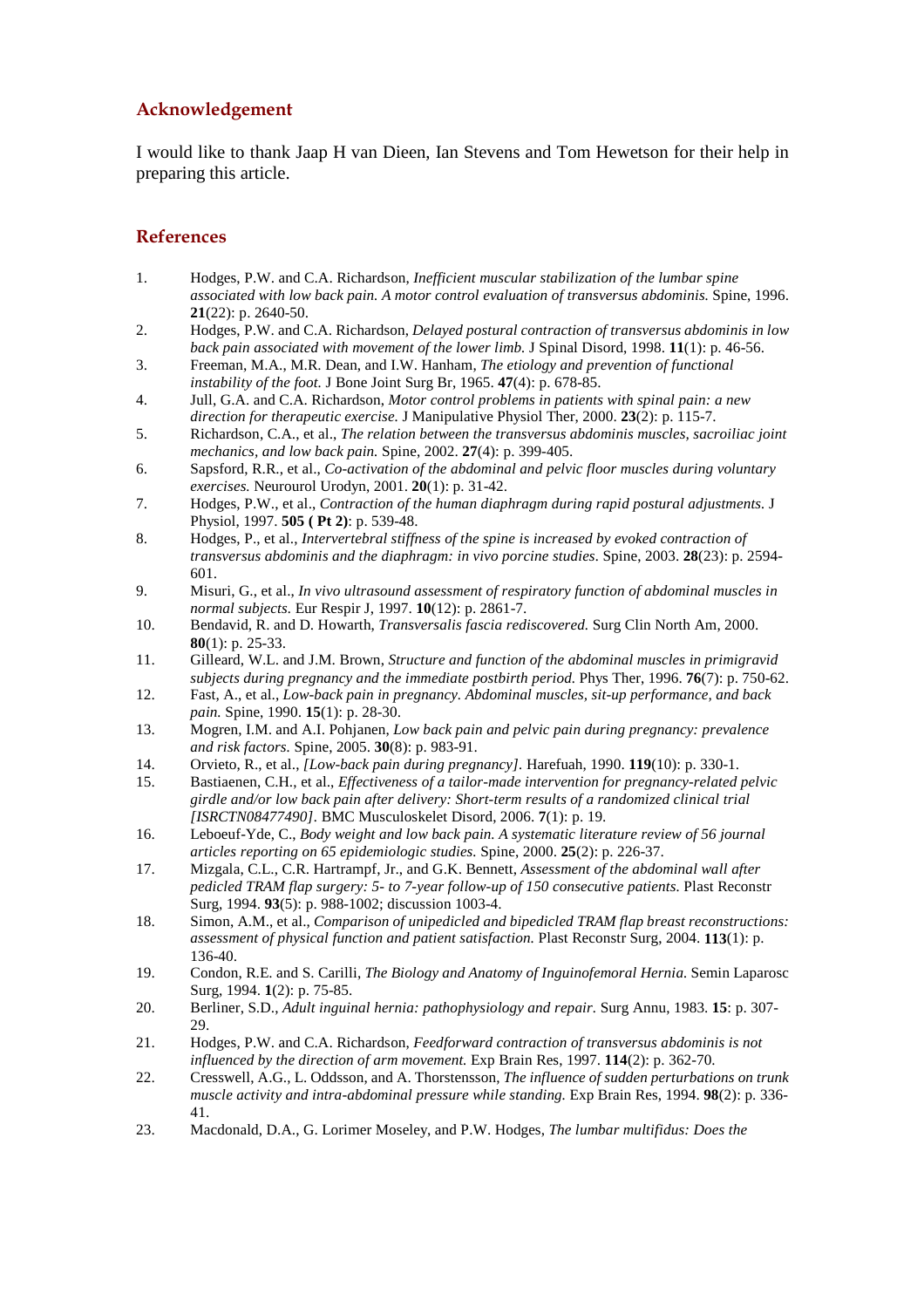*evidence support clinical beliefs?* Man Ther, 2006. **11**(4): p. 254-63.

- 24. Moseley, G.L., et al., *The threat of predictable and unpredictable pain: differential effects on central nervous system processing?* Aust J Physiother, 2003. **49**(4): p. 263-7.
- 25. Moseley, G.L., M.K. Nicholas, and P.W. Hodges, *Pain differs from non-painful attentiondemanding or stressful tasks in its effect on postural control patterns of trunk muscles.* Exp Brain Res, 2004. **156**(1): p. 64-71.
- 26. Moseley, G.L. and P.W. Hodges, *Reduced variability of postural strategy prevents normalization of motor changes induced by back pain: a risk factor for chronic trouble?* Behav Neurosci, 2006. **120**(2): p. 474-6.
- 27. Radebold, A., et al., *Muscle response pattern to sudden trunk loading in healthy individuals and in patients with chronic low back pain.* Spine, 2000. **25**(8): p. 947-54.
- 28. Richardson, C.A. and G.A. Jull, *Muscle control-pain control. What exercises would you prescribe?* Man Ther, 1995. **1**(1): p. 2-10.
- 29. Lederman, e., *The science and practice of manual therapy*. 2nd ed. 2005, London: Elsevier.
- 30. O'Sullivan, P.B., *Lumbar segmental 'instability': clinical presentation and specific stabilizing exercise management.* Man Ther, 2000. **5**(1): p. 2-12.
- 31. Hubley-Kozey, C.L. and M.J. Vezina, *Differentiating temporal electromyographic waveforms between those with chronic low back pain and healthy controls.* Clin Biomech (Bristol, Avon), 2002. **17**(9-10): p. 621-9.
- 32. Arena, J.G., et al., *Electromyographic recordings of low back pain subjects and non-pain controls in six different positions: effect of pain levels.* Pain, 1991. **45**(1): p. 23-8.
- 33. Marras, W.S., et al., *Functional impairment as a predictor of spine loading.* Spine, 2005. **30**(7): p. 729-37.
- 34. Nouwen, A., P.F. Van Akkerveeken, and J.M. Versloot, *Patterns of muscular activity during movement in patients with chronic low-back pain.* Spine, 1987. **12**(8): p. 777-82.
- 35. van Dieen, J.H., J. Cholewicki, and A. Radebold, *Trunk muscle recruitment patterns in patients with low back pain enhance the stability of the lumbar spine.* Spine, 2003. **28**(8): p. 834-41.
- 36. Shirado, O., et al., *Concentric and eccentric strength of trunk muscles: influence of test postures on strength and characteristics of patients with chronic low-back pain.* Arch Phys Med Rehabil, 1995. **76**(7): p. 604-11.
- 37. McGill, S.M., et al., *Coordination of muscle activity to assure stability of the lumbar spine.* J Electromyogr Kinesiol, 2003. **13**(4): p. 353-9.
- 38. Cordo, P.J., et al., *The sit-up: complex kinematics and muscle activity in voluntary axial movement.* J Electromyogr Kinesiol, 2003. **13**(3): p. 239-52.
- 39. Moseley, G.L., P.W. Hodges, and S.C. Gandevia, *External perturbation of the trunk in standing humans differentially activates components of the medial back muscles.* J Physiol, 2003. **547**(Pt 2): p. 581-7.
- 40. Urquhart, D.M. and P.W. Hodges, *Differential activity of regions of transversus abdominis during trunk rotation.* Eur Spine J, 2005. **14**(4): p. 393-400.
- 41. Urquhart, D.M., et al., *Abdominal muscle recruitment during a range of voluntary exercises.* Man Ther, 2005. **10**(2): p. 144-53.
- 42. Andersson, E.A., et al., *EMG activities of the quadratus lumborum and erector spinae muscles during flexion-relaxation and other motor tasks.* Clin Biomech (Bristol, Avon), 1996. **11**(7): p. 392-400.
- 43. White, S.G. and P.J. McNair, *Abdominal and erector spinae muscle activity during gait: the use of cluster analysis to identify patterns of activity.* Clin Biomech (Bristol, Avon), 2002. **17**(3): p. 177- 84.
- 44. Cholewicki, J., M.M. Panjabi, and A. Khachatryan, *Stabilizing function of trunk flexor-extensor muscles around a neutral spine posture.* Spine, 1997. **22**(19): p. 2207-12.
- 45. van Dieen, J.H., I. Kingma, and P. van der Bug, *Evidence for a role of antagonistic cocontraction in controlling trunk stiffness during lifting.* J Biomech, 2003. **36**(12): p. 1829-36.
- 46. Hides, J.A., et al., *Evidence of lumbar multifidus muscle wasting ipsilateral to symptoms in patients with acute/subacute low back pain.* Spine, 1994. **19**(2): p. 165-72.
- 47. Mannion, A.F., et al., *[Increase in strength after active therapy in chronic low back pain (CLBP) patients: muscular adaptations and clinical relevance].* Schmerz, 2001. **15**(6): p. 468-73.
- 48. Mannion, A.F., et al., *Active therapy for chronic low back pain part 1. Effects on back muscle activation, fatigability, and strength.* Spine, 2001. **26**(8): p. 897-908.
- 49. Ng, J.K., et al., *Fatigue-related changes in torque output and electromyographic parameters of trunk muscles during isometric axial rotation exertion: an investigation in patients with back pain and in healthy subjects.* Spine, 2002. **27**(6): p. 637-46.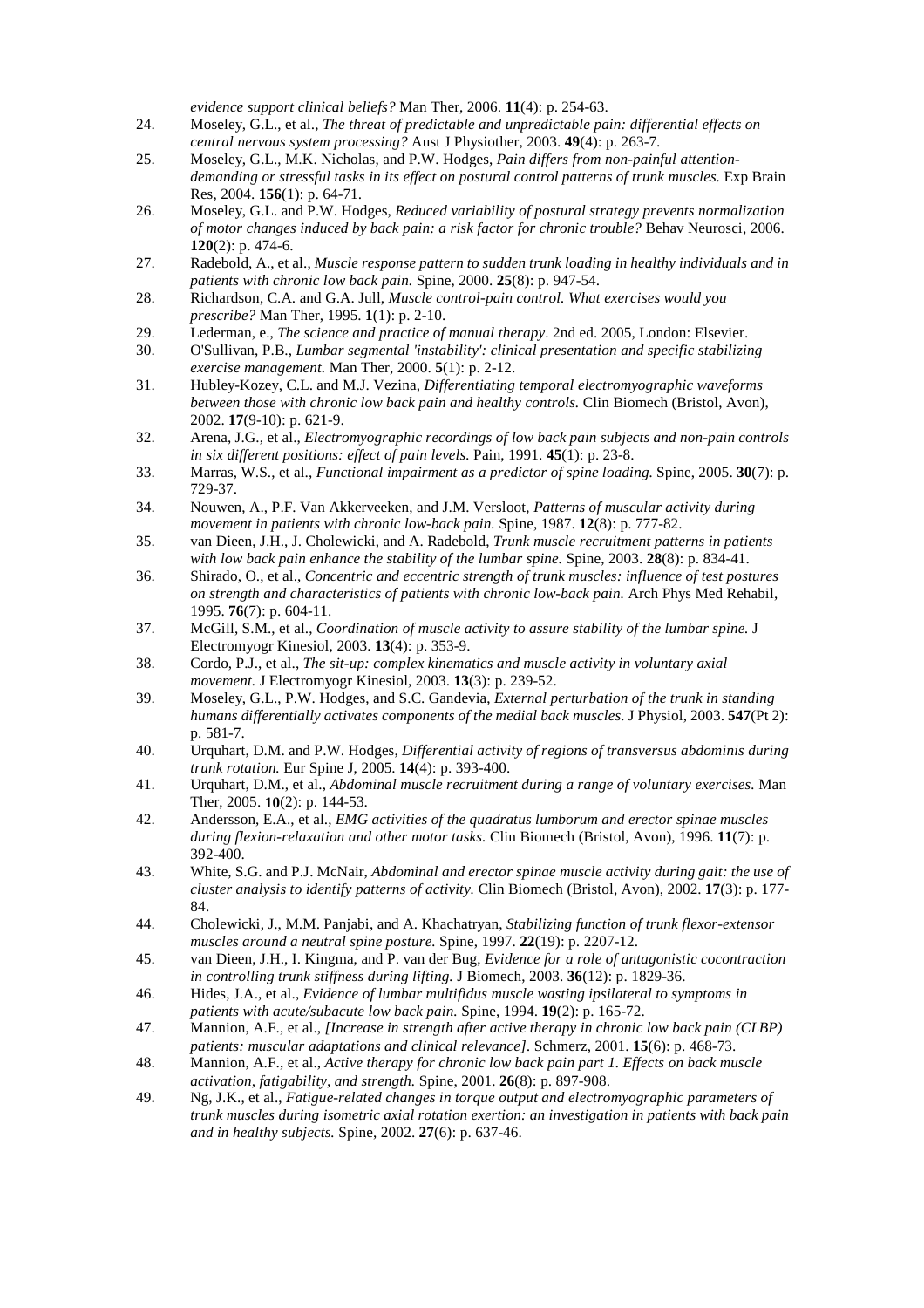- 50. Ng, J.K., et al., *EMG activity of trunk muscles and torque output during isometric axial rotation exertion: a comparison between back pain patients and matched controls.* J Orthop Res, 2002. **20**(1): p. 112-21.
- 51. Helewa, A., et al., *An evaluation of four different measures of abdominal muscle strength: patient, order and instrument variation.* J Rheumatol, 1990. **17**(7): p. 965-9.
- 52. Helewa, A., C.H. Goldsmith, and H.A. Smythe, *Measuring abdominal muscle weakness in patients with low back pain and matched controls: a comparison of 3 devices.* J Rheumatol, 1993. **20**(9): p. 1539-43.
- 53. Horton, J.F., D.M. Lindsay, and B.R. Macintosh, *Abdominal muscle activation of elite male golfers with chronic low back pain.* Med Sci Sports Exerc, 2001. **33**(10): p. 1647-54.
- 54. Hubley-Kozey, C.L. and M.J. Vezina, *Muscle activation during exercises to improve trunk stability in men with low back pain.* Arch Phys Med Rehabil, 2002. **83**(8): p. 1100-8.
- 55. Vezina, M.J. and C.L. Hubley-Kozey, *Muscle activation in therapeutic exercises to improve trunk stability.* Arch Phys Med Rehabil, 2000. **81**(10): p. 1370-9.
- 56. Souza, G.M., L.L. Baker, and C.M. Powers, *Electromyographic activity of selected trunk muscles during dynamic spine stabilization exercises.* Arch Phys Med Rehabil, 2001. **82**(11): p. 1551-7.
- 57. Sung, P.S., *Multifidi muscles median frequency before and after spinal stabilization exercises.* Arch Phys Med Rehabil, 2003. **84**(9): p. 1313-8.
- 58. Stevens, V.K., et al., *The effect of increasing resistance on trunk muscle activity during extension and flexion exercises on training devices.* J Electromyogr Kinesiol, 2006.
- 59. Stevens, V.K., et al., *Electromyographic activity of trunk and hip muscles during stabilization exercises in four-point kneeling in healthy volunteers.* Eur Spine J, 2006.
- 60. Kavcic, N., S. Grenier, and S.M. McGill, *Determining the stabilizing role of individual torso muscles during rehabilitation exercises.* Spine, 2004. **29**(11): p. 1254-65.
- 61. Hodges, P.W., et al., *Three dimensional preparatory trunk motion precedes asymmetrical upper limb movement.* Gait Posture, 2000. **11**(2): p. 92-101.
- 62. Cholewicki, J., P.C. Ivancic, and A. Radebold, *Can increased intra-abdominal pressure in humans be decoupled from trunk muscle co-contraction during steady state isometric exertions?* Eur J Appl Physiol, 2002. **87**(2): p. 127-33.
- 63. Brown, S.H., F.J. Vera-Garcia, and S.M. McGill, *Effects of abdominal muscle coactivation on the externally preloaded trunk: variations in motor control and its effect on spine stability.* Spine, 2006. **31**(13): p. E387-93.
- 64. Georgopoulos, A.P., *Neural aspects of cognitive motor control.* Curr Opin Neurobiol, 2000. **10**(2): p. 238-41.
- 65. Luscher, H.R. and H.P. Clamann, *Relation between structure and function in information transfer in spinal monosynaptic reflex.* Physiol Rev, 1992. **72**(1): p. 71-99.
- 66. Beith, I.D. and P.J. Harrison, *Stretch reflexes in human abdominal muscles.* Exp Brain Res, 2004. **159**(2): p. 206-13.
- 67. Cholewicki, J., et al., *Neuromuscular function in athletes following recovery from a recent acute low back injury.* J Orthop Sports Phys Ther, 2002. **32**(11): p. 568-75.
- 68. Carpenter, D.M. and B.W. Nelson, *Low back strengthening for the prevention and treatment of low back pain.* Med Sci Sports Exerc, 1999. **31**(1): p. 18-24.
- 69. Barker, K.L., D.R. Shamley, and D. Jackson, *Changes in the cross-sectional area of multifidus and psoas in patients with unilateral back pain: the relationship to pain and disability.* Spine, 2004. **29**(22): p. E515-9.
- 70. Pool-Goudzwaard, A.L., et al., *Relations between pregnancy-related low back pain, pelvic floor activity and pelvic floor dysfunction.* Int Urogynecol J Pelvic Floor Dysfunct, 2005. **16**(6): p. 468- 74.
- 71. Leinonen, V., et al., *Back and hip extensor activities during trunk flexion/extension: effects of low back pain and rehabilitation.* Arch Phys Med Rehabil, 2000. **81**(1): p. 32-7.
- 72. Beith, I.D., R.E. Synnott, and S.A. Newman, *Abdominal muscle activity during the abdominal hollowing manoeuvre in the four point kneeling and prone positions.* Man Ther, 2001. **6**(2): p. 82- 7.
- 73. Urquhart, D.M., P.W. Hodges, and I.H. Story, *Postural activity of the abdominal muscles varies between regions of these muscles and between body positions.* Gait Posture, 2005. **22**(4): p. 295- 301.
- 74. Roels, B., et al., *Specificity of VO2MAX and the ventilatory threshold in free swimming and cycle ergometry: comparison between triathletes and swimmers.* Br J Sports Med, 2005. **39**(12): p. 965- 8.
- 75. Karst, G.M. and G.M. Willett, *Effects of specific exercise instructions on abdominal muscle*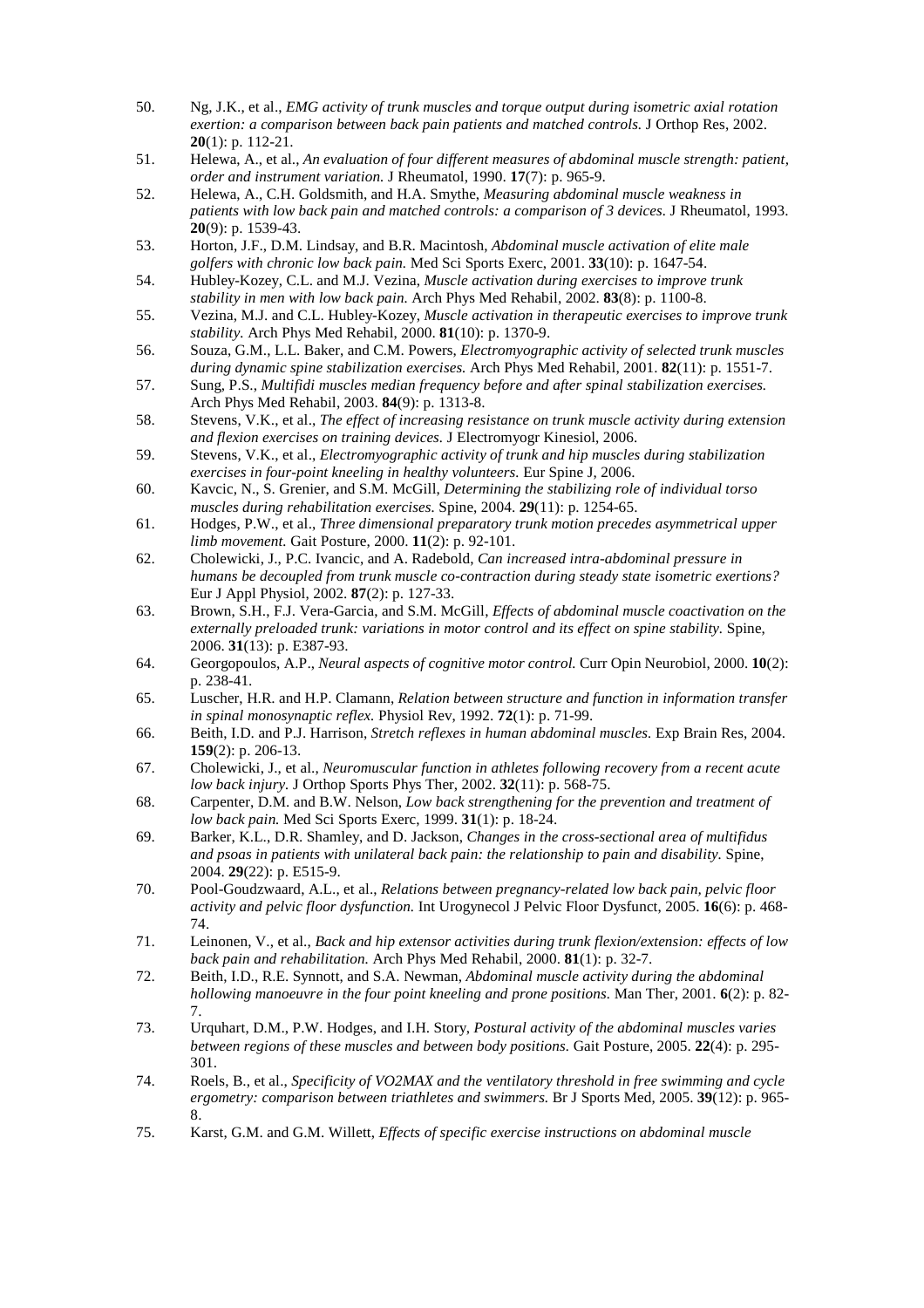*activity during trunk curl exercises.* J Orthop Sports Phys Ther, 2004. **34**(1): p. 4-12.

- 76. Stanton, R., P.R. Reaburn, and B. Humphries, *The effect of short-term Swiss ball training on core stability and running economy.* J Strength Cond Res, 2004. **18**(3): p. 522-8.
- 77. Beilock, S.L., et al., *When paying attention becomes counterproductive: impact of divided versus skill-focused attention on novice and experienced performance of sensorimotor skills.* J Exp Psychol Appl, 2002. **8**(1): p. 6-16.
- 78. McNevin, N.H., G. Wulf, and C. Carlson, *Effects of attentional focus, self-control, and dyad training on motor learning: implications for physical rehabilitation.* Phys Ther, 2000. **80**(4): p. 373-85.
- 79. McNevin, N.H., C.H. Shea, and G. Wulf, *Increasing the distance of an external focus of attention enhances learning.* Psychol Res, 2003. **67**(1): p. 22-9.
- 80. Wulf, G., et al., *Enhancing the learning of sport skills through external-focus feedback.* J Mot Behav, 2002. **34**(2): p. 171-82.
- 81. Wulf, G., et al., *Attentional focus on suprapostural tasks affects balance learning.* Q J Exp Psychol A, 2003. **56**(7): p. 1191-211.
- 82. Reeves, N.P., et al., *The effects of trunk stiffness on postural control during unstable seated balance.* Exp Brain Res, 2006. **174**(4): p. 694-700.
- 83. van Dieen, J.H., M.J. Hoozemans, and H.M. Toussaint, *Stoop or squat: a review of biomechanical studies on lifting technique.* Clin Biomech (Bristol, Avon), 1999. **14**(10): p. 685-96.
- 84. Kingma, I., et al., *Foot positioning instruction, initial vertical load position and lifting technique: effects on low back loading.* Ergonomics, 2004. **47**(13): p. 1365-85.
- 85. Lay, B.S., et al., *Practice effects on coordination and control, metabolic energy expenditure, and muscle activation.* Hum Mov Sci, 2002. **21**(5-6): p. 807-30.
- 86. Minetti, A.E., *Passive tools for enhancing muscle-driven motion and locomotion.* J Exp Biol, 2004. **207**(Pt 8): p. 1265-72.
- 87. Anderson, T., *Biomechanics and running economy.* Sports Med, 1996. **22**(2): p. 76-89.
- 88. Kibler, W.B., J. Press, and A. Sciascia, *The role of core stability in athletic function.* Sports Med, 2006. **36**(3): p. 189-98.
- 89. Helewa, A., et al., *Does strengthening the abdominal muscles prevent low back pain--a randomized controlled trial.* J Rheumatol, 1999. **26**(8): p. 1808-15.
- 90. Nadler, S.F., et al., *Hip muscle imbalance and low back pain in athletes: influence of core strengthening.* Med Sci Sports Exerc, 2002. **34**(1): p. 9-16.
- 91. O'Sullivan, P.B., et al., *Evaluation of specific stabilizing exercise in the treatment of chronic low back pain with radiologic diagnosis of spondylolysis or spondylolisthesis.* Spine, 1997. **22**(24): p. 2959-67.
- 92. Hides, J.A., G.A. Jull, and C.A. Richardson, *Long-term effects of specific stabilizing exercises for first-episode low back pain.* Spine, 2001. **26**(11): p. E243-8.
- 93. Goldby, L.J., et al., *A randomized controlled trial investigating the efficiency of musculoskeletal physiotherapy on chronic low back disorder.* Spine, 2006. **31**(10): p. 1083-93.
- 94. Stuge, B., et al., *The efficacy of a treatment program focusing on specific stabilizing exercises for pelvic girdle pain after pregnancy: a two-year follow-up of a randomized clinical trial.* Spine, 2004. **29**(10): p. E197-203.
- 95. Ariyoshi, M., et al., *Efficacy of aquatic exercises for patients with low-back pain.* Kurume Med J, 1999. **46**(2): p. 91-6.
- 96. van der Velde, G. and D. Mierau, *The effect of exercise on percentile rank aerobic capacity, pain, and self-rated disability in patients with chronic low-back pain: a retrospective chart review.* Arch Phys Med Rehabil, 2000. **81**(11): p. 1457-63.
- 97. Cairns, M.C., N.E. Foster, and C. Wright, *Randomized controlled trial of specific spinal stabilization exercises and conventional physiotherapy for recurrent low back pain.* Spine, 2006. **31**(19): p. E670-81.
- 98. Nilsson-Wikmar, L., et al., *Effect of three different physical therapy treatments on pain and activity in pregnant women with pelvic girdle pain: a randomized clinical trial with 3, 6, and 12 months follow-up postpartum.* Spine, 2005. **30**(8): p. 850-6.
- 99. Franke, A., et al., *[Acupuncture massage vs Swedish massage and individual exercise vs group exercise in low back pain sufferers--a randomized controlled clinical trial in a 2 x 2 factorial design].* Forsch Komplementarmed Klass Naturheilkd, 2000. **7**(6): p. 286-93.
- 100. Koumantakis, G.A., P.J. Watson, and J.A. Oldham, *Supplementation of general endurance exercise with stabilisation training versus general exercise only. Physiological and functional outcomes of a randomised controlled trial of patients with recurrent low back pain.* Clin Biomech (Bristol, Avon), 2005. **20**(5): p. 474-82.